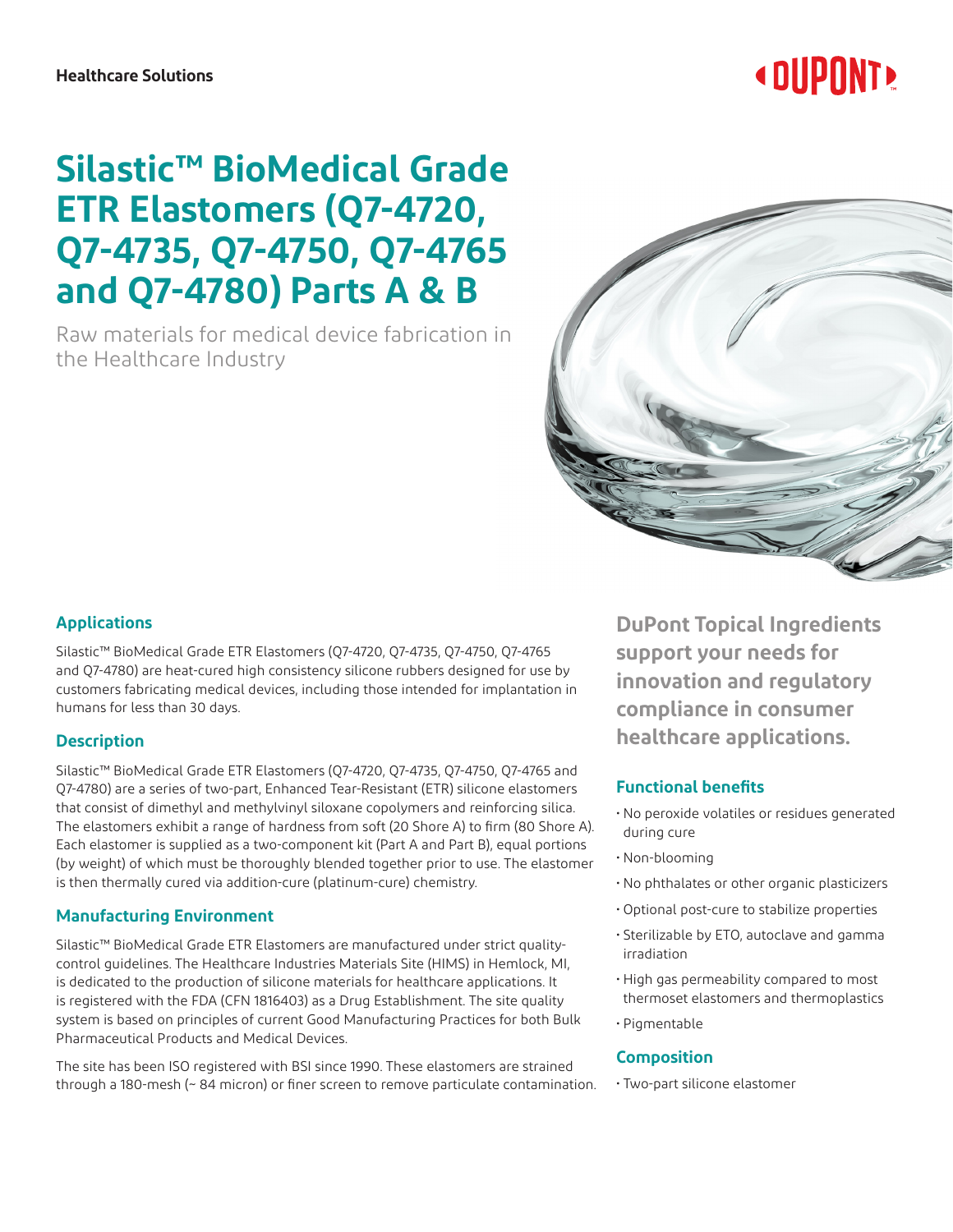#### **How to Use**

These elastomers are supplied as A and B components that must be combined in equal portions by weight on a two-roll mill prior to use.

#### **Blending**

The recommended sequence of blending the two components is to first soften Part B on a cooled two-roll mill. Remove from the mill and soften Part A. Add an equal portion, by weight, of softened Part B, and cross-blend the components until thoroughly mixed. The temperature of the blended material must be kept as low as possible to give maximum table life.

Blend only the amount that will be used in 3 to 4 hours. If carefully wrapped, blended material may be stored in a freezer (< 0°C/32°F) for at least 7 days. Material stored in this manner should be warmed to room temperature before unwrapping to avoid condensation on the elastomer. Condensation may cause voids in molded or extruded parts.

#### **Cure**

Cure of the blended elastomer is accelerated by heat. The recommended cure conditions for a cross-section up to 1.905mm (0.075 inch) thicknesses are 10 minutes at 116°C (241°F). More time is required to cure thicker cross-sections. The cure profiles for these products can be found in Figure 1.

**CAUTION:** The cure may be inhibited by traces of amines, sulfur, nitrogen oxide, organotin compounds and carbon monoxide. Because organic rubbers often contain these substances, they should not come in contact with the uncured elastomer. Catalyst residues from silicone RTV elastomers and peroxide-cured silicone elastomers may also inhibit the cure.

All equipment should be thoroughly cleaned at the end of each use to avoid a build-up of cured stock. The residue may result in crumbs of elastomer being picked up by the next lot, causing imperfections.

#### **Post-curing**

Because these materials vulcanize via addition-cure, no residues are present and post-cure is not required. The user must confirm that press molding or short oven cures are suitable for any specific application. The principal volatile components of postcuring are short-chained polydimethylsiloxane fluids and water vapor. See the Typical Properties chart for specific post-cure information.

#### **Biocompatibility**

The results of selected biocompatibility tests are shown in Table I. Elastomer samples were sterilized by autoclaving before testing. Toxicological Summaries are available upon request.

#### **Regulatory Status**

Silastic™ BioMedical Grade ETR Elastomers, when fully cured and washed, meet the requirements of FDA regulation 21CFR177.2600, covering rubber articles intended for repeated food contact. A Master File for Silastic™ BioMedical Grade ETR Elastomers

Q7-4735, Q7-4750, Q7-4765 and Q7-4780 has been filed with the U.S. Food and Drug Administration. Customers interested in authorization to reference the file must contact DuPont.

#### **IMPORTANT INFORMATION: THE USER'S ATTENTION IS IN PARTICULAR DRAWN TO THE FOLLOWING STATEMENT:**

**It is the User's responsibility to ensure the safety and efficacy of these materials for all intended uses. While this Material has passed screening tests that are applicable to products intended for implantation for up to 29 days, DuPont makes no end-use representation based on such testing. Nor does DuPont make any representation concerning the suitability of this product for applications of greater than 29 days of implantation in the human body.**

#### **Handling Precautions**

Product safety information required for safe use is not included in this document. Before handling, read product and safety data sheets and container labels for safe use, physical and health hazard information. The safety data sheet is available from your DuPont sales application engineer, or distributor, or by calling DuPont customer service.

#### **Usable Life and Storage**

When stored at or below ambient temperature in the original unopened containers, Silastic™ BioMedical Grade ETR Elastomers Q7-4720 and Q7-4735 have a usable life of 12 months, whereas Silastic BioMedical Grade ETR Elastomers Q7-4750, Q7-4765 and Q7-4780 have a usable life of 18 months. The usable life begins from the date of production.

#### **Packaging Information**

Silastic™ BioMedical Grade ETR Elastomers Q7-4735, Q7-4750, Q7-4765 and Q7-4780 are supplied in 13.6 kg and 408.2 kg (30 lb and 900 lb) kits, each containing equal portions of Part A and B. Each component is sealed in a polyethylene bundle. Silastic BioMedical Grade ETR Elastomer Q7-4720 is available in a 13.6 kg kit.

Samples are available in 908 g (2 lb) kits.

#### **Health and Environmental Information**

To support customers in their product safety needs, DuPont has an extensive Product Stewardship organization and a team of Product Safety and Regulatory Compliance (PS&RC) specialists available in each area.

For further information, please see our website or consult your local DuPont representative.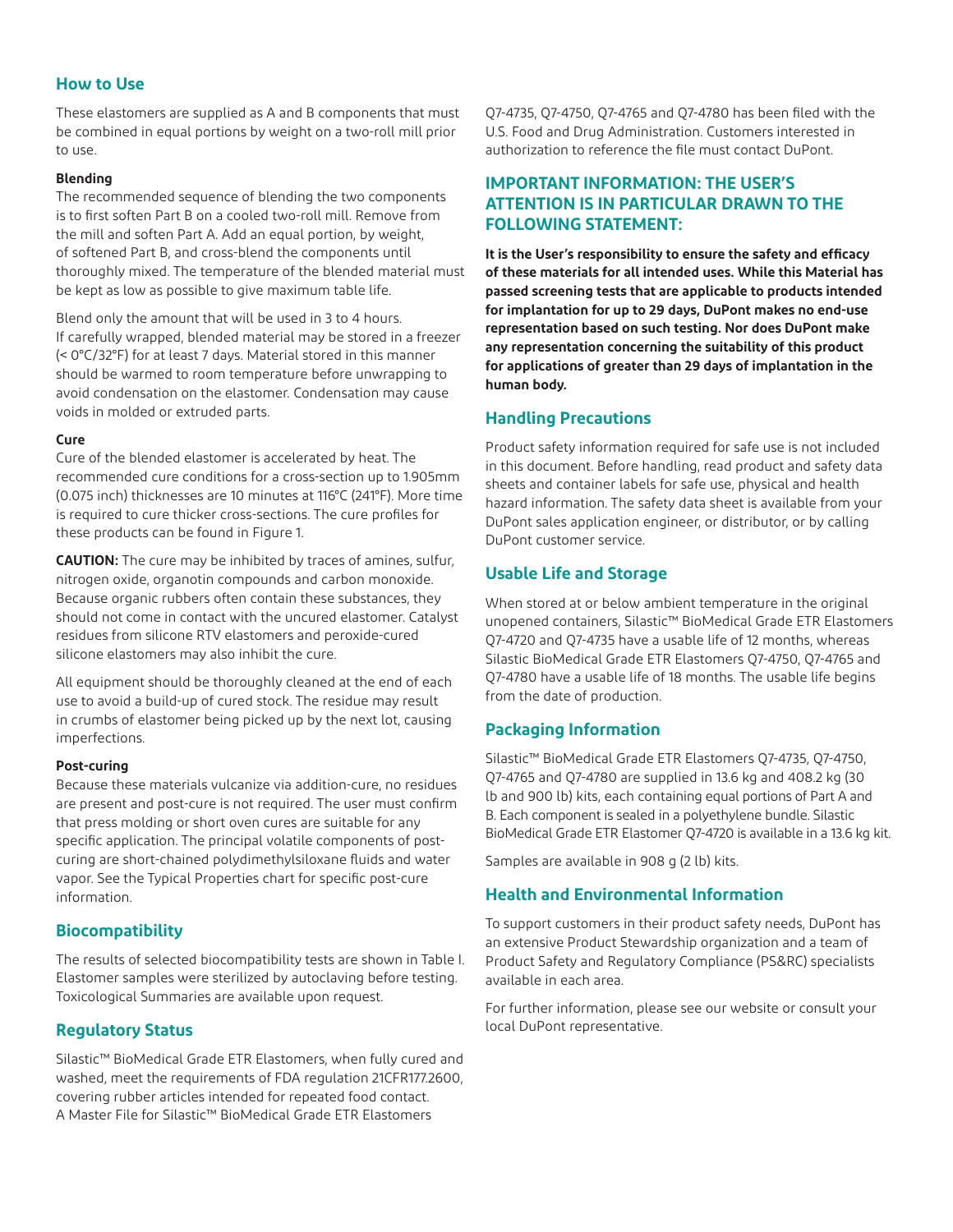#### **Table 1: Results of selected Biocompatibility Tests for Silastic™ BioMedical Grade ETR Elastomers (Q7-4720, Q7-4735, Q7-4750, Q7-4765 and Q7-4780)**

| Test                                 | <b>Samples Tested</b>                                                                     | Silastic™ BioMedical Grade ETR Elastomers<br>Q7-4720, Q7-4735, Q7-4750, Q7-4765 and Q7-4780                    |  |
|--------------------------------------|-------------------------------------------------------------------------------------------|----------------------------------------------------------------------------------------------------------------|--|
| Cell culture with neutral red uptake | Elastomer<br>Cell culture medium extract of elastomer                                     | No cytopathic effect (morphology changes)<br>No cytopathic effect (morphology changes)<br>$\geq$ 75% viability |  |
| Ames Bacterial Reverse Mutagenicity  | Acetone extract of elastomer<br>Saline extract of elastomer                               | Non-hemolytic<br>Non-hemolytic                                                                                 |  |
| Hemolysis                            | Elastomer<br>Saline extract of elastomer                                                  | Non-hemolytic<br>Non-hemolytic                                                                                 |  |
| USP Pyrogen                          | Saline extract of elastomer                                                               | Non-pyrogenic                                                                                                  |  |
| USP Class V extractables             | Saline extract of elastomer                                                               | Non-irritating and non-toxic relative to controls                                                              |  |
| System toxicity                      | 5% ethanol in saline extract of elastomer                                                 | Non-irritating and non-toxic relative to controls                                                              |  |
| Intracutaneous reactivity            | Polyethylene glycol (PEG 400) extract of elastomer<br>Cottonseed oil extract of elastomer | Non-irritating and non-toxic relative to controls<br>Non-irritating and non-toxic relative to controls         |  |
| Skin sensitization                   | Elastomer<br>Saline extract of elastomer<br>Ethanol or acetone extract of elastome        | No sensitization<br>No sensitization<br>No sensitization                                                       |  |
| 90-Day implant                       | Elastomer                                                                                 | Reaction equivalent or lesser than negative control                                                            |  |

#### **Table 2: Typical Properties**

Specification Writers: These values are not intended for use in preparing specifications. Please contact your local DuPont sales office or your Global DuPont Connection before writing specifications on this product.

| Test <sup>1</sup> | <b>Property</b>                            | Unit          | Result: Silastic™ BioMedical Grade ETR Elastomers |               |               |              |              |
|-------------------|--------------------------------------------|---------------|---------------------------------------------------|---------------|---------------|--------------|--------------|
|                   |                                            |               | 07-4720                                           | 07-4735       | 07-4750       | 07-4765      | 07-4780      |
|                   | As molded - 10 minutes at 116°C (240°F)    |               |                                                   |               |               |              |              |
| <b>CTM 0022</b>   | Specific gravity                           |               | 1.12                                              | 1.12          | 1.16          | 1.20         | 1.20         |
| CTM 0099          | Durometer hardness (Shore A)               |               | 25                                                | 35            | 55            | 69           | 78           |
| <b>CTM 0137A</b>  | Tensile strength                           | MPa<br>psi    | 10.65<br>1545                                     | 10.44<br>1514 | 10.40<br>1509 | 8.47<br>1228 | 8.27<br>1200 |
| <b>CTM 0137A</b>  | Elongation                                 | $\frac{0}{0}$ | 1488                                              | 1478          | 974           | 757          | 532          |
| <b>CTM 0137A</b>  | Modulus, 200%                              | MPa<br>psi    | 0.57<br>83                                        | 1.39<br>201   | 2.61<br>379   | 3.46<br>502  | 4.29<br>622  |
| <b>CTM 0159A</b>  | Tear strength, Die B                       | kN/m<br>ppi   | 38.5<br>220                                       | 39.6<br>226   | 47.1<br>269   | 46.4<br>265  | 32.4<br>185  |
| <b>CTM 0157</b>   | Shrinkage (linear)                         | $\%$          | 2.3                                               | 2.4           | 2.2           | 2.1          | 2.0          |
| <b>CTM 0085</b>   | Compression set                            | $\%$          | 82.9                                              | 62.1          | 62.9          | 76.8         | 68.8         |
|                   | Post-cured - 2 hours at 177°C (350°F)      |               |                                                   |               |               |              |              |
| <b>CTM 0099</b>   | Durometer hardness (Shore A)               |               | 39                                                | 46            | 60            | 71           | 80           |
| <b>CTM 0137A</b>  | Tensile strength                           | MPa<br>psi    | 10.43<br>1513                                     | 10.79<br>1565 | 10.82<br>1570 | 8.63<br>1252 | 8.05<br>1167 |
| <b>CTM 0137A</b>  | Elongation                                 | $\%$          | 941                                               | 1128          | 835           | 698          | 452          |
| <b>CTM 0137A</b>  | Modulus, 200%                              | MPa           | 1.29                                              | 2.10          | 2.94          | 3.63         | 4.65         |
|                   |                                            | psi           | 187                                               | 304           | 426           | 527          | 674          |
| <b>CTM 0159A</b>  | Tear strength, Die B                       | kN/m          | 27.3                                              | 37.7          | 43.4          | 44.1         | 24.0         |
|                   |                                            | ppi           | 156                                               | 215           | 248           | 252          | 137          |
| <b>CTM 0157</b>   | Shrinkage (linear)                         | $\frac{0}{0}$ | 2.7                                               | 2.7           | 2.5           | 2.6          | 2.4          |
| <b>CTM 0085</b>   | Compression set, 22 hours at 177°C (350°F) | $\%$          | 29.8                                              | 30.4          | 34.4          | 67.7         | 58.4         |
|                   | Post-cured - 4 hours at 177°C (350°F)      |               |                                                   |               |               |              |              |
| <b>CTM 0099</b>   | Durometer hardness (Shore A)               |               | 40                                                | 47            | 60            | 74           | 80           |
| <b>CTM 0137A</b>  | Tensile strength                           | MPa<br>psi    | 9.83<br>1425                                      | 8.98<br>1303  | 10.29<br>1492 | 8.05<br>1168 | 7.6<br>1103  |
| <b>CTM 0137A</b>  | Elongation                                 | $\frac{0}{0}$ | 874                                               | 971           | 792           | 653          | 415          |
| <b>CTM 0137A</b>  | Modulus, 200%                              | MPa<br>psi    | 1.27<br>184                                       | 2.12<br>307   | 2.98<br>432   | 3.63<br>526  | 4.69<br>680  |
| <b>CTM 0159A</b>  | Tear strength, Die B                       | kN/m<br>ppi   | 27.7<br>158                                       | 37.7<br>215   | 47.1<br>269   | 41.3<br>236  | 23.3<br>133  |
| <b>CTM 0157</b>   | Shrinkage                                  | $\%$          | 2.8                                               | 2.9           | 2.8           | 2.7          | 2.6          |
| <b>CTM 0085</b>   | Compression set, 22 hours at 177°C (350°F) | $\%$          | 16.1                                              | 22.4          | 26.6          | 58.1         | 53.5         |
|                   | Post-cured - 8 hours at 177°C (350°F)      |               |                                                   |               |               |              |              |
| <b>CTM 0099</b>   | Durometer hardness (Shore A)               |               | 41                                                | 47            | 62            | 74           | 83           |
| <b>CTM 0137A</b>  | Tensile strength                           | MPa<br>psi    | 9.62<br>1395                                      | 10.26<br>1488 | 10.64<br>1543 | 8.45<br>1226 | 6.94<br>1006 |
| <b>CTM 0137A</b>  | Elongation                                 | $\%$          | 861                                               | 1062          | 788           | 692          | 352          |
| <b>CTM 0137A</b>  | Modulus, 200%                              | MPa<br>psi    | 1.30<br>188                                       | 2.17<br>315   | 3.12<br>452   | 3.70<br>536  | 4.87<br>706  |
| <b>CTM 0159A</b>  | Tear strength, Die B                       | kN/m<br>ppi   | 27.0<br>154                                       | 37.7<br>215   | 46.9<br>268   | 39.4<br>225  | 23.3<br>133  |
| <b>CTM 0157</b>   | Shrinkage                                  | $\%$          | 3.0                                               | 3.1           | 2.9           | 2.9          | 2.8          |
| <b>CTM 0085</b>   | Compression set, 22 hours at 177°C (350°F) | $\frac{0}{0}$ | 14.6                                              | 22.6          | 25.4          | 48.0         | 51.6         |

1 Corporate test method (CTM) procedures correspond to standard ASTM tests in most instances. Copies of CTMs are available upon request.